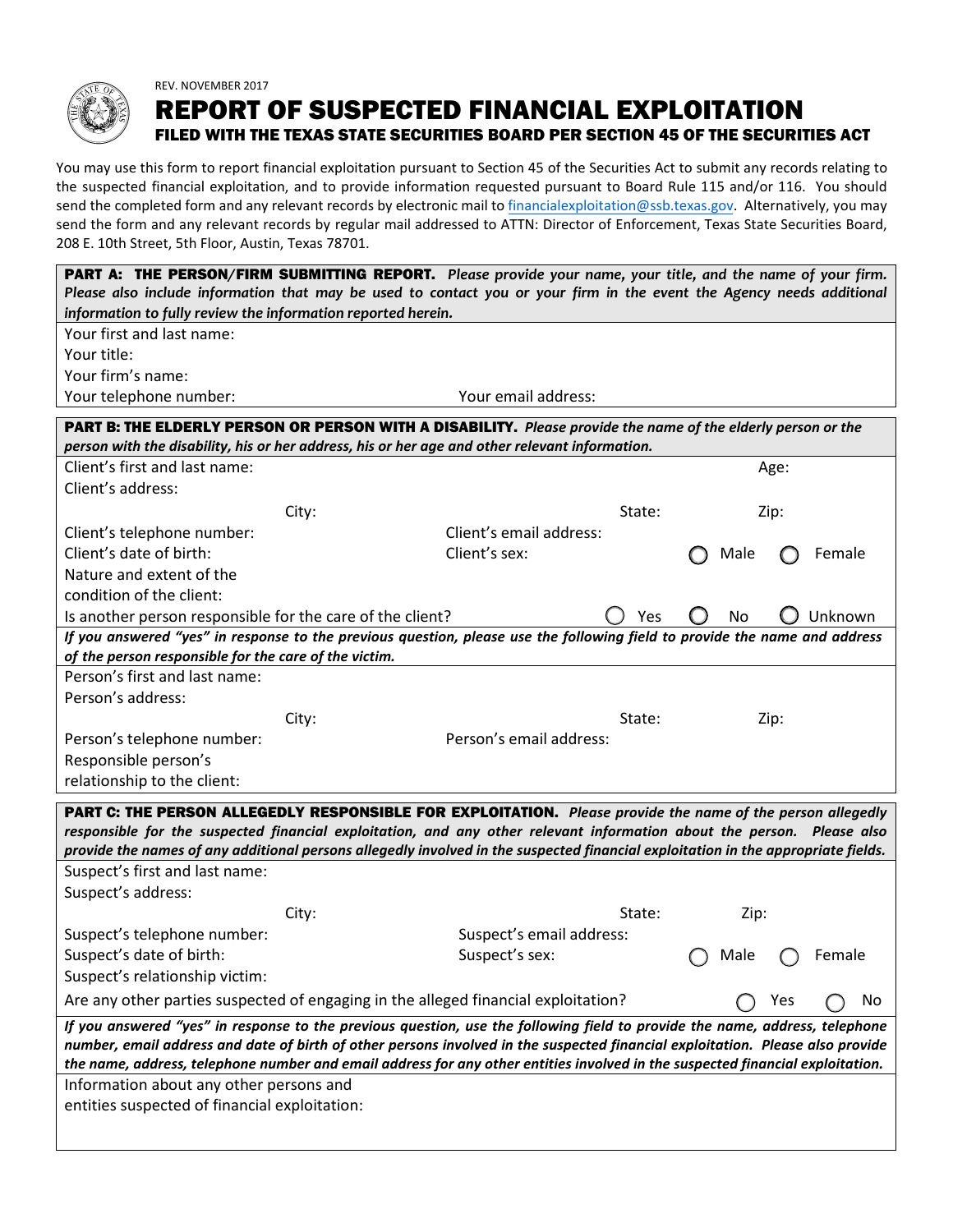| PART D: BASIS OF THE REPORTER'S KNOWLEDGE AND OTHER RELEVANT INFORMATION. Please use the following field<br>to describe the suspect's actions, his or her interactions with the elderly or disabled person identified as the victim, and his or her<br>interactions with personnel employed by your firm. Please provide as much detail as possible, including the dates of the alleged<br>conduct, the type of account subject to exploitation, and the nature of any harm to the client.                                                                                                                                                                                                                                                                                                                                                     |  |  |  |  |  |  |  |
|------------------------------------------------------------------------------------------------------------------------------------------------------------------------------------------------------------------------------------------------------------------------------------------------------------------------------------------------------------------------------------------------------------------------------------------------------------------------------------------------------------------------------------------------------------------------------------------------------------------------------------------------------------------------------------------------------------------------------------------------------------------------------------------------------------------------------------------------|--|--|--|--|--|--|--|
| Did an agent, investment adviser representative or person serving in a supervisory or compliance capacity<br>Yes<br>for your firm alert your firm about the suspected financial exploitation described within this report?<br>No<br>Name:<br>If you answered "yes" in response to this<br>question, provide the person's name, his or her<br>Telephone:<br>telephone number and his or her email address.<br>Email:                                                                                                                                                                                                                                                                                                                                                                                                                            |  |  |  |  |  |  |  |
| Has your firm submitted or does your firm plan to submit the information contained within this report to<br>Yes<br>an agency other than the Texas State Securities Board and Texas Adult Protective Services?<br>No<br>If you answered "yes" in response to this item, please use the following field provide the name(s) of the agency(ies) have<br>received or will receive the information contained within this report, as well the point of contact ("POC") at the agency(ies).<br>Name(s) of agency(ies):<br>POC's name:<br>POC's telephone number:<br>POC's email address:<br>Use this field to include the names<br>of any other agencies, and the names<br>of and contact information for their<br>points of contact.                                                                                                                 |  |  |  |  |  |  |  |
| The suspected financial exploitation occurred in connection with the following type(s) of account(s) maintained by the<br>victim at the reporting firm (select all that apply):<br>An individual or joint checking account<br>A 401(k) account or other defined contribution/benefit account<br>An individual or joint brokerage account<br>An IRA, Roth IRA, SEP-IRA or other retirement account<br>Other:                                                                                                                                                                                                                                                                                                                                                                                                                                    |  |  |  |  |  |  |  |
| Did the suspected financial exploitation involve the client, suspect or third party successfully transferring<br>Yes<br>or withdrawing funds from an account maintained by the client at your firm?<br>No<br>If you answered "yes" in response to this question, use the following fields to provide more detail about the transfer of funds.<br>The financial exploitation involved the client or other party transferring funds from the client's account to an<br>account maintained by the other party or a third party.<br>The financial exploitation involved the client or other party withdrawing funds from the client's account.<br>The financial exploitation involved the client, suspect or third party transferring or withdrawing funds from the<br>client's account, but the firm has credited the client's account.<br>Other: |  |  |  |  |  |  |  |
| Has your firm: put a hold on the client's account; restricted access to the client's account; implemented<br>Yes<br>a strategy to ensure the account is subject to heighten security measures; or taken any other action to<br>No<br>protect the client's funds?<br>If you answered "yes" in response to this question, please use the following field to describe the hold placed on the client's<br>account, the means of restricting access to the client's account, the strategy used to ensure the account is subject to<br>heightened security measures or any other action taken to protect the client's funds.<br>Description:                                                                                                                                                                                                         |  |  |  |  |  |  |  |